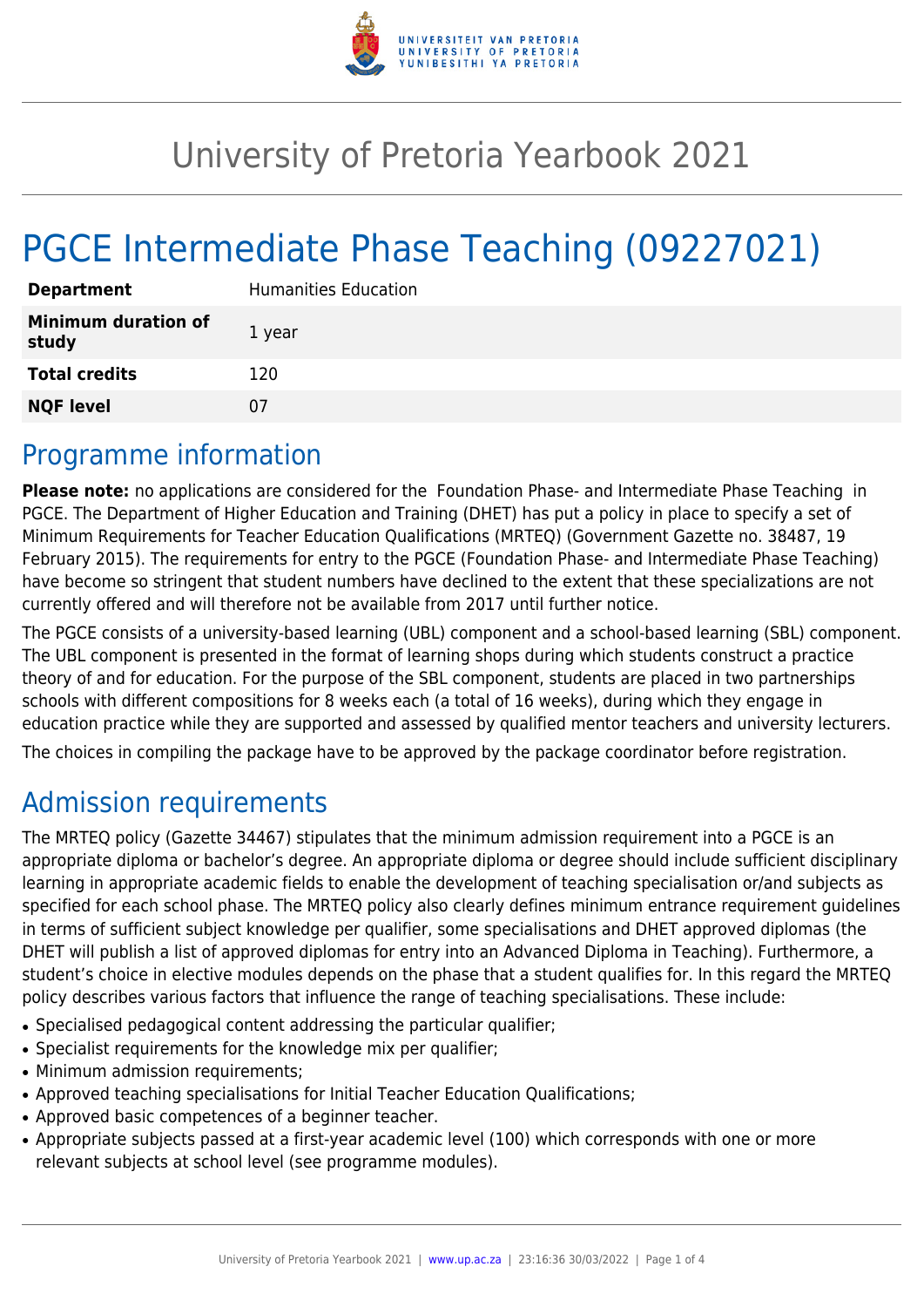

- English passed at First year level. Any ONE official language passed at first-year degree level besides English.
- Any Mathematics, Applied Mathematics, Statistics or Applied Statistics, Accountancy (or suitable course addressing the Foundations of Mathematics) at First year level to 6 credits minimum.

# Additional requirements

#### **Intermediate Phase Teaching**:

Appropriate subjects passed at a first-year academic level (100) which corresponds with one or more relevant subjects at school level (see programme modules). English passed at First year level. Any ONE official language passed at first-year degree level besides English. Any Mathematics, Applied Mathematics, Statistics or Applied Statistics, Accountancy (or suitable course addressing the Foundations of Mathematics) at First year level to 6 credits minimum.

### Other programme-specific information

#### **Elective modules**:

Choose two of the following eight learning areas in accordance with the admission requirements (relevant academic modules are indicated in brackets):

- IPH 416: Languages (Afrikaans, English)
- IPH 412: Mathematics (Mathematics, Applied mathematics, Statistics or any other related academic module)
- IPH 403: Art and culture (Art, Drama, Dance, Anthropology or any other related academic module)
- IPH 414: Social sciences (History, Geography, Sociology, Political science or any other related academic module)
- IPH 417: Natural sciences (Biology, Botany, Zoology, Chemistry, Physics, Physiology, Genetics, Microbiology, Biotechnology or any other related academic module)
- IPH 408: Technology (Any technology, technical or computer related academic module)
- IPH 409: Economic and management sciences (Economics, Business economics, Entrepreneurship, Business management, Accounting or any other related academic module)
- IPH 410: Life orientation (Psychology, Human movement studies, Recreation or any other related academic module)

#### **Class attendance**

The teacher education programmes of the Faculty of Education have been approved and accredited by the Department of Education. Due to the fact that the Faculty places high emphasis on the development of skills and competences, class attendance is compulsory for all student teachers for the full duration of the training period specified by SAQA (South African Qualification Authority).

#### **Programme delivery**

The PGCE consists of a university-based learning (UBL) component and a school-based learning (SBL) component. The UBL component is presented in the format of learning shops during which students construct a practice theory of and for education. For the purpose of the SBL component, students are placed in two partnership schools with different compositions for 6 weeks each (a total of 12 weeks), during which they engage in education practice while they are supported and assessed by qualified mentor teachers and university mentor lecturers.

## Examinations and pass requirements

PPF 400 and PRO 410 are assessed through continuous and integrated assessment conducted on beginner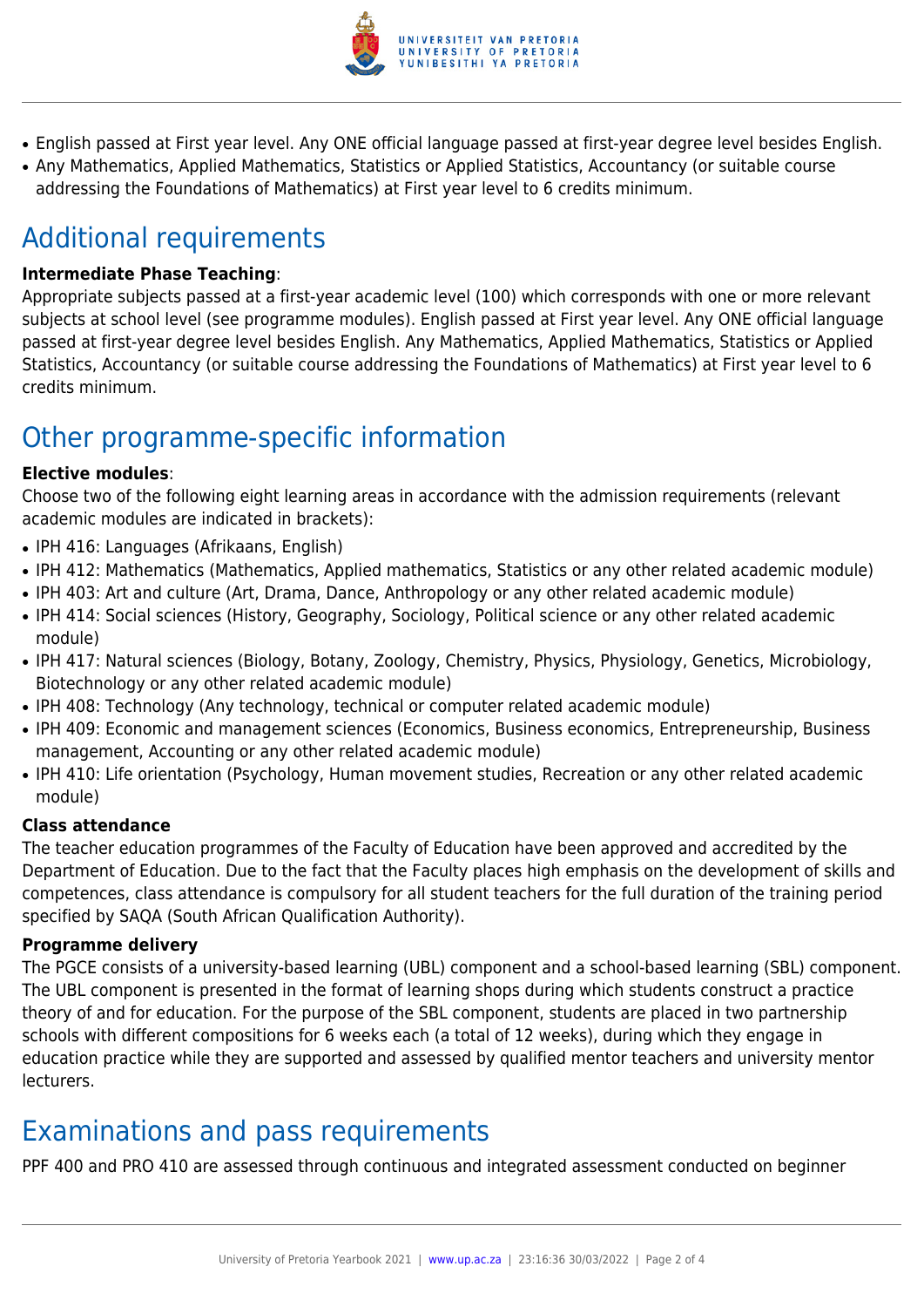

teacher competence-based criteria. Assessment and feedback will be done continuously, as well as at the end of the first semester. At the end of the year students will be required to demonstrate their professional growth through a portfolio.

#### **Special examinations in the Faculty of Education**

A final-year student, who has failed a maximum of three semester modules or their equivalent with a final mark of at least 40% in each, may be admitted by the Dean to a special examination in these modules during January of the following year, provided that this will enable the student to comply with all the requirements for the certificate.

### Pass with distinction

The PGCE will be awarded with distinction to a student who obtained 75% in each of the Professional development (PPF 400), Facilitating learning (FCL 400) and the specialisation module(s), as well as an average of 75% in all the other modules.

### General information

#### **Computer literacy**

The computer literacy of all students will be determined by a proficiency test. Students are placed in a specified computer literacy module according to their performance in the proficiency test.